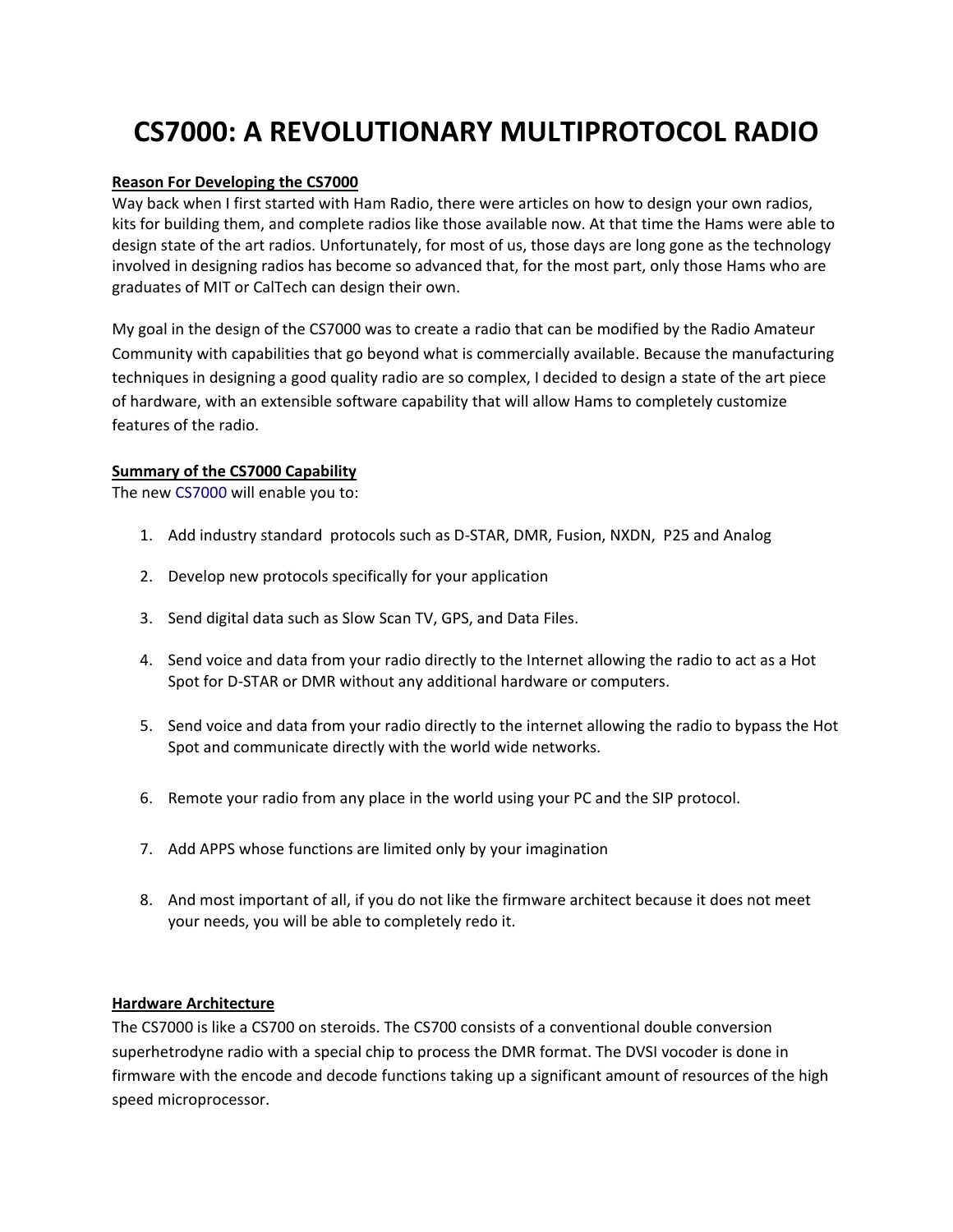The CS7000 has three microprocessors to extend the performance of the overall product and allow the system to do in firmware multiple protocols whose limitation is only defined by the amount of memory available and the imagination of the user. There is also the capability to extend the product beyond the basic protocols so it can do things Hams could only dream about.

The primary microprocessor is a STM32F405VGT6. This is an ARM Cortex M4 32 bit high speed microprocessor. It has 1 Megabyte of internal flash memory, 196 Kilobytes of internal ram, and executes anywhere from byte instructions to floating point and DSP instructions. It has a clock speed of up to 168 MHz and executes 210 Dhrystone Mips.

The second microprocessor is a DVSI 3000R. This microprocessor uses a TMS320F2811 core and is dedicated to executing the AMBE and AMBE +2 Vocoder formats and other algorithms. Communication between the Primary microprocessor and the AMBE 3000R is by means of a serial port.

The third microprocessor is integrated into the optional WiFi adapter. This part contains the hardware to allow the system to communicate over the internet or other private IP connections with a minimal amount of overhead. Communication between the primary microprocessor and the WiFi adapter is by means of a serial port.

To increase the capability of the CS7000 we incorporated an 8 Megabyte serial flash memory. This allows the memory to hold an extensive amount of voice prompts, programming files, and firmware. To allow multiple protocols that extend beyond the 1 Megabyte of internal flash memory, the external flash memory can be used to overlay portions of the extended protocols.

There is no reason to believe this hardware architecture will not support the following protocols:

D‐STAR DMR NXDN FUSION P25 dPMR ANALOG

Because this radio is designed for Hams rather than Commercial use, we do not have to be 100% compatible with the entire protocol defined by various organizations. This will make it much easier for Hams to work with various protocols and not have to implement non‐essential features such as trunking.

# **Software Architecture**

What makes this product revolutionary is the ability to let Hams extend the radio's capability. Hams will have the following control over the radio:

1. They will have the source code of the entire radio so it can be modified to achieve any objective. The kernel of the radio will be well documented and we expect that Hams will evolve the kernel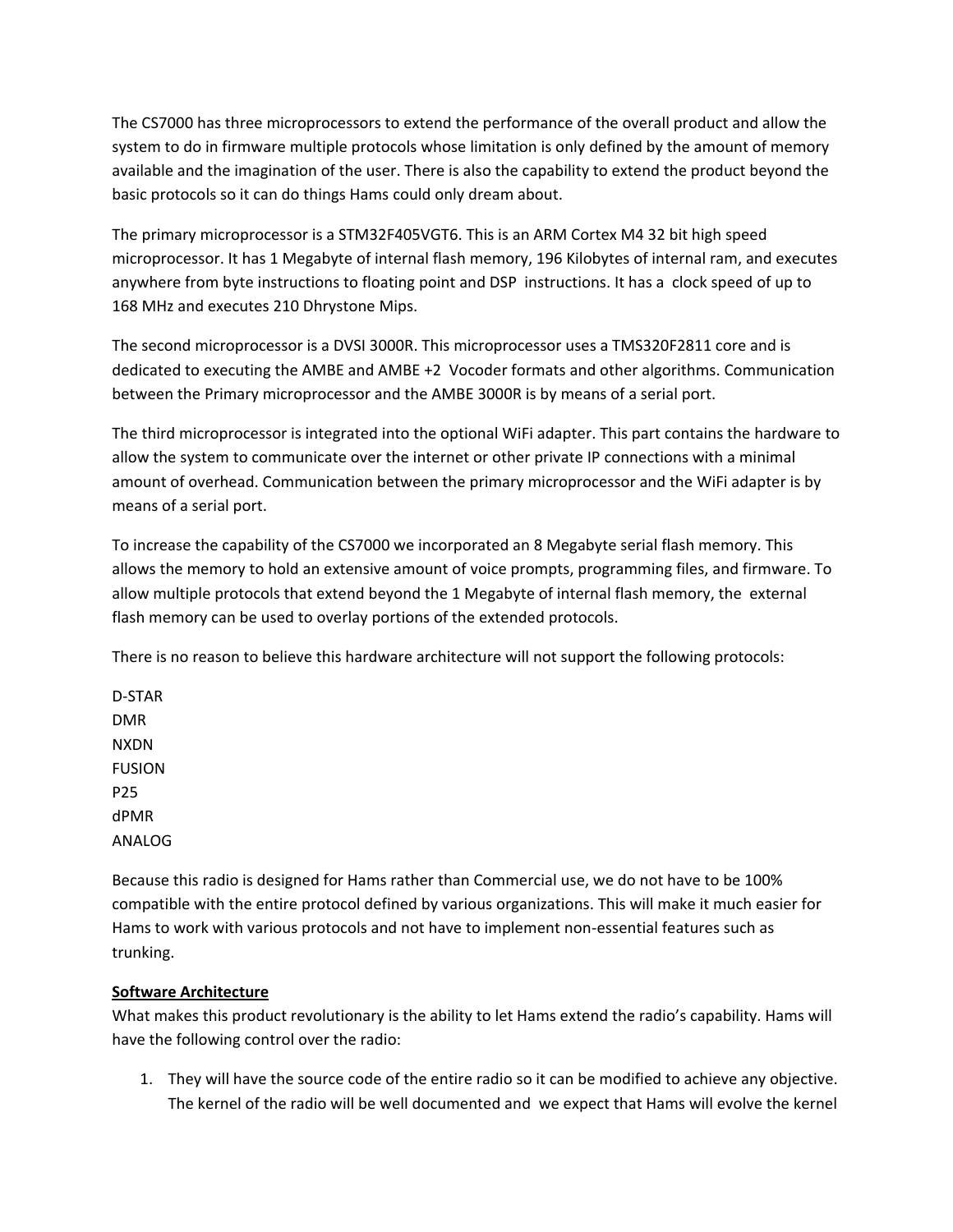to make it increasingly more powerful. For the programmers out there, when I use the word Kernel, think of Linux or Microsoft's Net Framework.

- 2. On top of the kernel, various protocols can be added.
- 3. On top of the protocols, apps can be added.

#### **The Kernel**

The Kernel consists of the basic routines to operate the radio. Examples of those routines include:

Keyboard Programming Interface Read and write to Flash Memory Keypad Scanning Analog Tone Decode Analog Tone Encode Initializing and changing the frequency of the PLL Reading and writing to the D/A and A/D Converter GFSK Modem 4FSK Modem LCD Display Routines Interrupt Handlers PWM Generation DTMF Encoding DTMF Generation

There are many reasons why you would want to change the Kernel. One of them would be to make the product more efficient. As an example, let's assume the Reading and Writing to Flash Memory takes 1000 bytes of programming memory. Some talented Ham might figure a way to reduce the memory size to 500 bytes. That is 500 bytes that could be used for something else.

Another reason would be to extend its capability. To do NXDN, DMR, and some other formats require a Four level FSK Encoder and Decoder. That might be a nice routine to add to the basic kernel. Even if it is not part of the basic kernel, Connect Systems will make available various routines to enable CS7000 owners to construct various protocols.

#### **The Protocols**

Connect Systems will provide certain protocols such as D‐STAR and we are going to enable the talented hams develop other protocols for the product. There are over three million Radio Amateurs and some of them have developed some amazing products. This platform will enable those talented individuals to add other protocols.

#### **The Apps**

For people who are familiar with the smart phones, you know that you can add apps to your basic phone. We have the same capability within the CS7000. The number of apps that can be written is only limited by your imagination. Some of the possible apps: